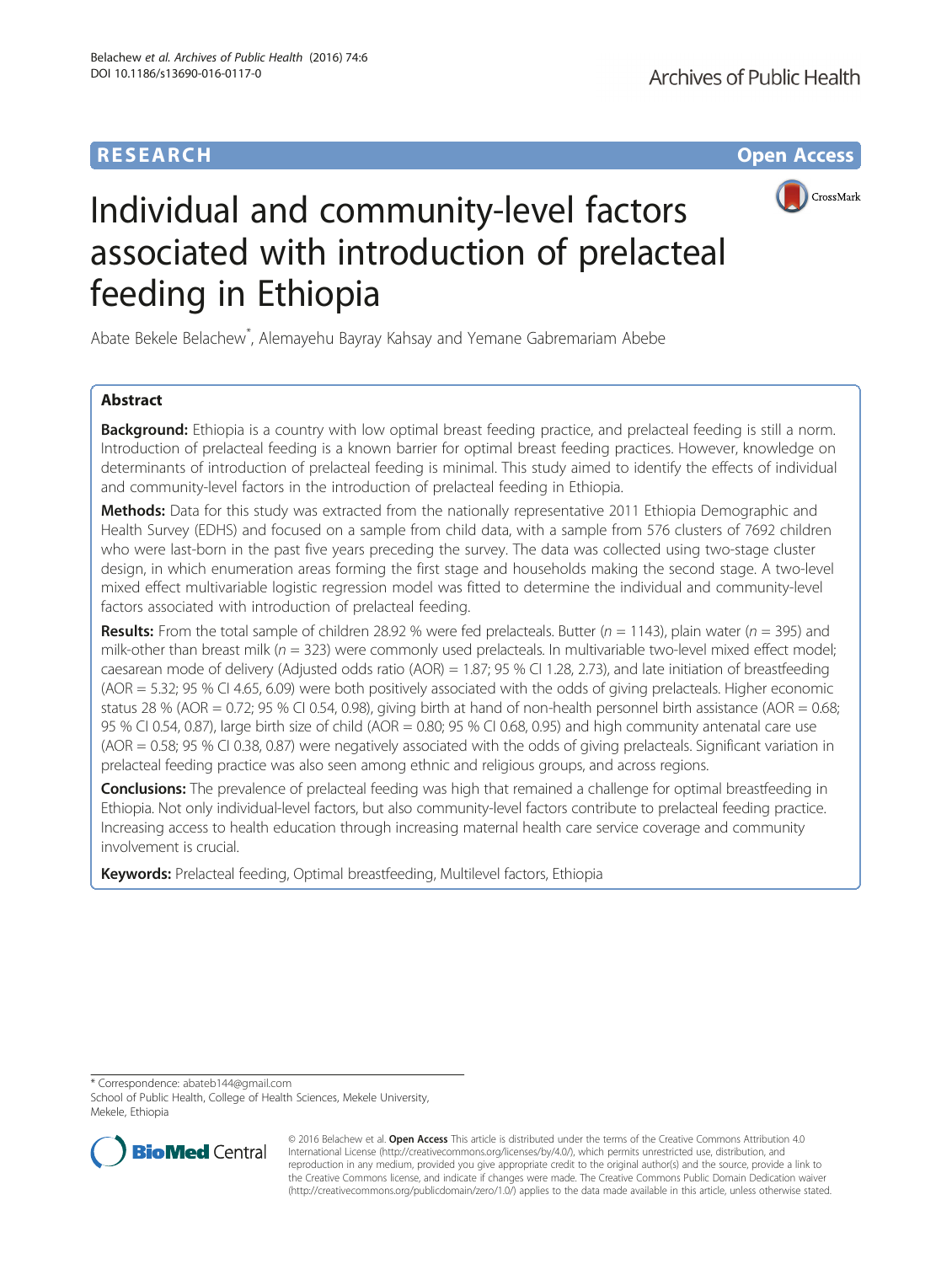## Background

Optimal breast feeding (OBF) is an essential nutrition behavior proven to reduce child morbidity and mortality worldwide [\[1](#page-9-0)]. It is important for immediate and longlasting health of child; and has also maternal benefit. Foremost among these is protective of an infant from morbidity by common preventable childhood killers like pneumonia and diarrhea; thereby enhance survival [\[2](#page-9-0)]. In the long run, OBF improves child intelligence and protects against long-lasting disease during adult life like diabetes. It also lowers the risk of morbidity and mortality for mothers from time of delivery to their future [\[1](#page-9-0), [2](#page-9-0)]. Hence, OBF is among most effective interventions that enhance both child and maternal health; thereby reduces health care costs and dependency which in turn promotes economic development of nations [\[3](#page-9-0)]. As a result, World Health Organization (WHO), United Nations Children's Fund (UNICEF) and Ethiopian national public health recommended to put infants to breastfeeding within one hour of birth, exclusively breastfed (EBF) for the first six months of life, and continued breastfeeding up to the age of two years to attain ideal growth, development and health [\[1](#page-9-0), [2](#page-9-0)]. However, the core indicators of OBF are still low-only 41 % of infants under-six months of age are exclusive breastfed and about 50 % of children initiated breastfeeding early globally [\[4](#page-9-0)]. Similarly, only 52 % of children are exclusively breastfed and the same percent of children are initiated breastfeeding early within one hour of birth in Ethiopia [[5\]](#page-9-0).

Evidences suggest that prelacteal feeding–providing any food to a newborn before initiation of breastfeeding and/or within three days after birth [[2\]](#page-9-0)–is still prevalent cultural practice in many developing countries [[6](#page-9-0)–[13](#page-9-0)], including Ethiopia [[5, 14](#page-9-0), [15\]](#page-9-0) which is a key contributor to sub-optimal breastfeeding practices [[16\]](#page-9-0). Provision of prelacteal feed to a newborn is a known barrier to continuation of EBF and early initiation of breast feeding which can lead to malnutrition [[17](#page-9-0)–[20\]](#page-9-0). In fact, a child provided with prelacteal feeds is not exclusively breastfed. Prelacteal feeds are often provided for nonnutritional purpose mainly perceived to be useful for smoothing/clearing the throat/bowel [[15\]](#page-9-0) in which butter and diluted cow's milk/sugar are the commonest in Ethiopia [[21\]](#page-9-0).

As prelacteal feeds fill a newborn's small stomach quickly, it interferes with breastfeeding that can in turn reduces breast milk production and enhances early discontinuation of EBF that could finally encourage the provision of prelacteals. Hence, the relationship between breastfeeding and prelacteal feeding is often described as 'Vicious cycle' [\[21](#page-9-0), [22\]](#page-9-0). It also increases the risk of illness like diarrhea and other neonatal infections that may end up with neonatal death [[23\]](#page-9-0). Therefore, understanding factors that are associated with introduction of prelacteal feeds is essential to promote OBF that can reduce both child and maternal morbidity and mortality which in turn improves national mother–child health. However, studies on the determinants of prelacteal feeding are scarce in Ethiopia, and they have limited to specific district in the country with small sample size, thus their findings may not be representative to entire nations [[20](#page-9-0), [21, 24\]](#page-9-0). Another weakness of these studies is limitedness to use of analytical techniques that ignores the influence of communities (neighborhoods, cities and regions) on individual decision to provide prelacteal feeds. Therefore, the current study is intended to identify individual and community-level effects on introduction of prelacteal feeding in Ethiopia using a multilevel approach, hence this deeply-rooted norm can be eliminated through a multi-level strategy that incorporates interventions at both individual and community levels. The finding from this study will help the health expertise to articulate a more effective and comprehensive intervention program, whereby intervention is not only targeted at the individual-level, but also at community-level, which in turn permits for possible long term structural change and effective policy making.

#### Methods

#### Data source and study population

The child dataset of Ethiopia Demographic and Health Survey (EDHS) 2011 a nationally representative crosssectional survey which was collected using three sets of validated questionnaires was used. The data set was accessed (downloaded) from Measure DHS web site (<http://www.measuredhs.com>) after registering and stating the purpose of study. The child dataset incorporated all the relevant information on child health from all three sets of questionnaires (a household, a mother's and a men's (father's) questionnaire).

The EDHS 2011 data was based on two-stage stratified cluster sampling. In the first stage of the sampling, the enumeration areas (EA) were selected. An EA is a geographic area consisting of a convenient number of dwelling units which served as counting unit for the census. In stage two, 30 households per EA were selected randomly. A total of 18,720 households were selected. Of these 17,385 eligible women were identified for individual interview, and 16,515 individual women's surveys completed, making up response rate of 95.0 %. A total of 11,654 children (0–59 months) were included in the survey, and of these 7,692 (weighted) from 576 (weighted) clusters that were last-born five years preceding the survey (in which almost all were less or equal to 3 years of age) and had measurement on their feeding practice within 3-days of birth focused in this study.

To select variables that are appropriate for this analysis the DHS recode-6 manual and questionnaire at the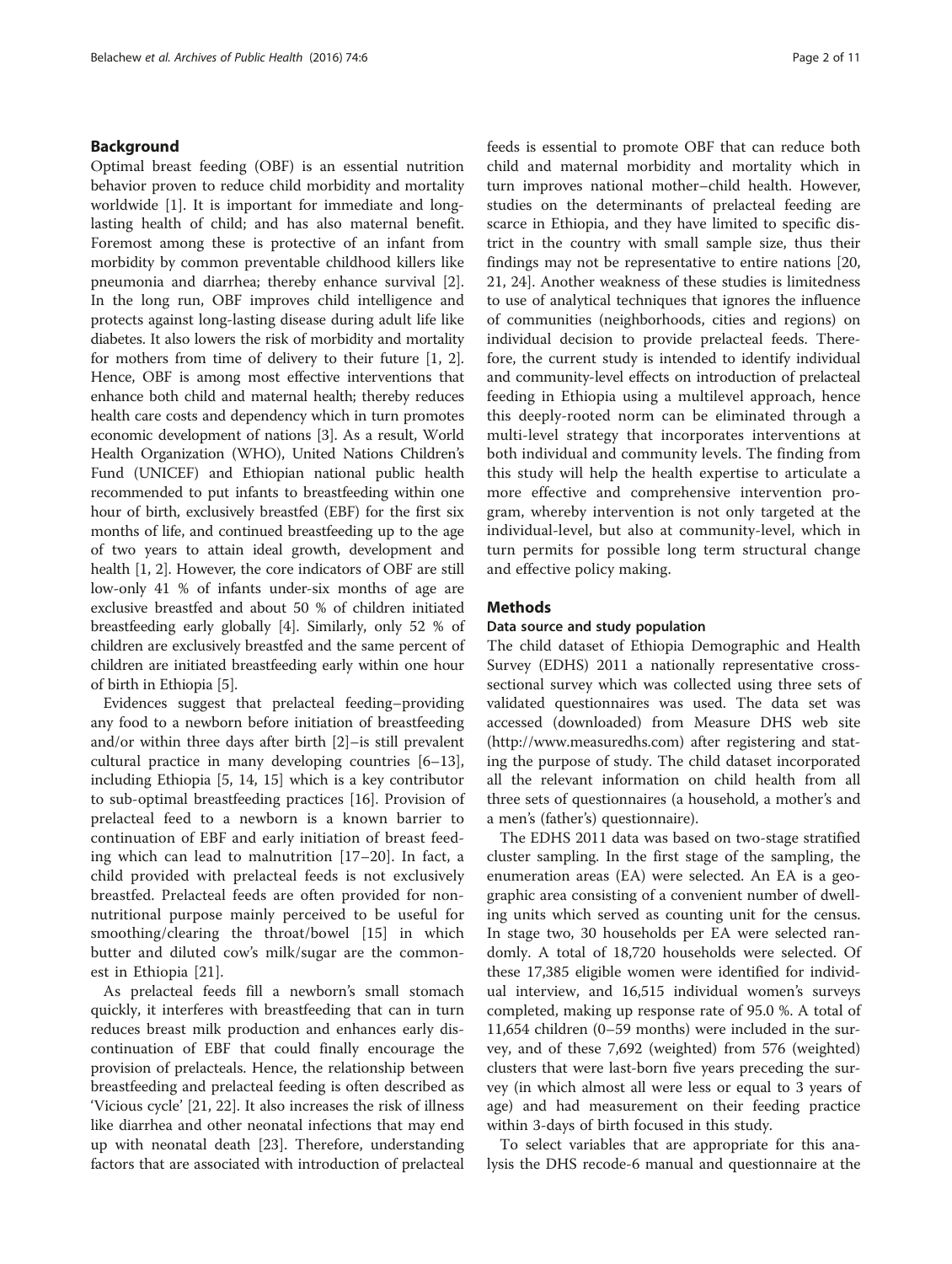end of EDHS 2011 report were used. Furthermore, details of sampling technique, selection of households, questionnaire, and validation procedure and data quality assurance are published in the survey report [[5](#page-9-0)].

## Study variables

The outcome variable was introduction of prelacteal feeds. The survey counted prelacteal feeds provided within the first three days before mother's milk for all last-born past five years preceding the survey [[5](#page-9-0)]. The outcome variable coded as 1 = provided prelacteal feeds, and 0 = did not provide prelacteal feeds. Evidence showed that breast feeding practices could be affected by interaction of individual, family, socio-economic, and community factors [\[25](#page-9-0)]. In this study, two sets of explanatory variables (individual and community–level) were included. The conceptual framework (see Fig. 1) was used to notice the effect of these factors on the introduction of prelacteal feeding. The characteristics of the community can affect women decision to feed prelacteals directly or modify the relationship between individual characteristics and the decision to fed prelacteals. Similarly, individual-level factors can also modify the effects of community-level factors.

## Individual–level variables

At this level, both maternal (socio-demographic and maternal health service related characteristics) and child related variables were included.

Maternal variables Ethnicity-Ethiopia is a country with many ethnic groups having different cultural practices living together-was categorized in to five major ethnic groups included in the survey as Afar, Amhara, Oromo, Tigray, Somali and others (Guragie, Berta, Kefficho, Sidama, Wolayita, Hadiya). Given the presence of few respondents on traditional and other categories, religious status was categorized to dominant religious group's protestant, orthodox, Muslim and others (traditional and others). Household wealth index categorized in quintiles: poorest, poor, average, rich and richest. The index was constructed using household asset data by using a principal components analysis (PCA). Mother's age at birth was derived by subtracting the date of birth of mother in century month code (CMC) from date of birth of child in CMC. It was then recoded into <25 years, 25–34 years, and > =35 years. Maternal education categorized as no education, primary, secondary, technical/vocational or higher. Given the few respondents in vocational and

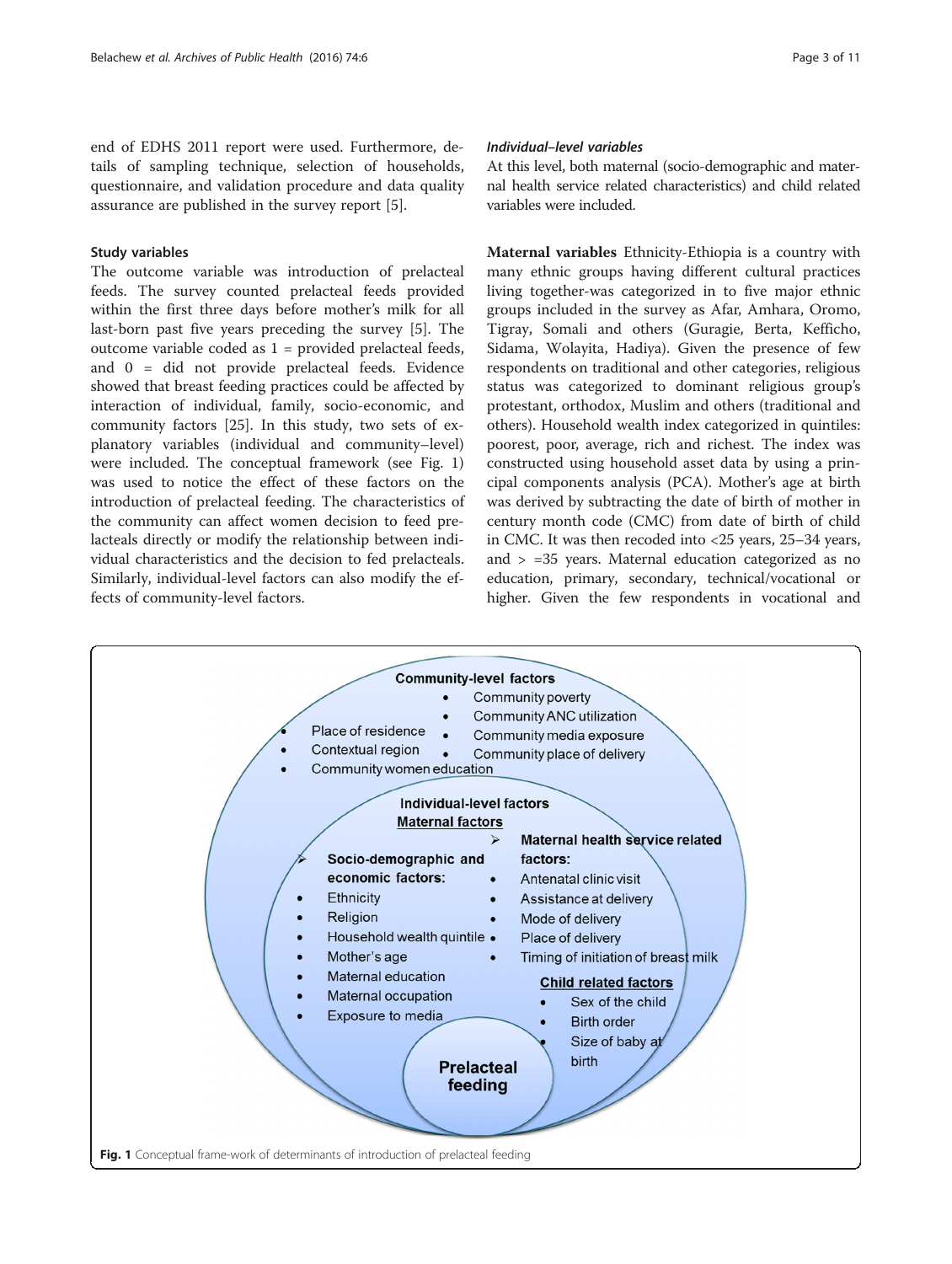higher categories, it was categorized in to; no education, primary, and secondary and above. Maternal occupation was assessed by women who are currently working or who have worked in the last 12 months and recorded as not working and other several working categories, and was re-categorized as not working and working. But "not working" doesn't mean women cannot do any work, rather women limited to household activities.

The survey assessed antenatal care (ANC) visit as the number of antenatal clinic visits. In the current study, it was categorized into no ANC visits, one to three ANC visits, and four or more ANC visits (recommended number of visits). Type of assistance at delivery was categorized as health personnel (i.e. Doctor or Midwife or Nurse) and other person. Mode of delivery was assessed by "Was (NAME) delivered by caesarean?" options were 1 = yes and 0 = no. Place of delivery recoded as hospital (public or private), primary health care centers, health posts, sub health posts, and private clinics. These were categorized as a health facility and the rest (like home, others home) were classified as a home birth. Timing of initiation of breastfeeding (BF) was categorized as less than one-hour (early) and greater than one-hour (late) (based on recommended time to start BF). Exposure to media: EDHS assessed by asking "Do you listen to the radio or watch to television (TV) at least once a week, less than once a week or not at all?". These variables first categorized to "yes" and "no", not at all as "no" and else "yes". Exposure to media variable was considered "yes" if the subject was exposed to one or two of the Medias, and said "no" otherwise.

Child related variables Sex of the child recorded as male and female. Birth order tells about the child's order of birth, and was recorded as a continuous variable in the EDHS data set. It was categorized as first, second or third, and fourth or more. Size of baby at birth: it was based on the mother's perception and recorded as very small, smaller than average, average, larger than average and very large. This variable was re-categorized in to: small (very small, smaller than average), average (average) and large (larger than average and very large).

## Community-level variables

Place of residence and region were non-aggregate community-level variables. Place of residence was recorded as urban and rural. Region was defined as the province where a child is from. Basically, Ethiopia is demarcated for administrative purpose in to 11 regions; these were categorized in to three contextual regions; agrarian, pastoralist and city based on the living status of their population, and settings that may have relationship with infant feeding practice. The regions of Tigray, Amhara, Oromiya, Southern Nations Nationalities & Peoples (SNNP), Gambella and Benshangul Gumuz were recorded as agrarian. The Somali and Afar regions were grouped to form pastoralist region and the city administrations Addis Ababa, Dire Dawa and Harar were grouped to form city.

Another group of community-level variables that were constructed through aggregation from individuallevel using an average approaches to conceptualize the neighborhood effect on introduction of prelacteals. Community women education was constructed from education in single year of women and was measured by mean number of years at school among mothers in the specific cluster. Then, it was categorized using national median value to values: low (<=50 % of women below national median year of education) and high (>50 %). The community poverty was measured by constructing a community wealth variable as the proportions of households in the cluster that are in the poorest and poor quintiles of the household wealth index. Then, it was categorized in to; low  $\left( \langle 50 \rangle \rangle \right)$  of women in the poorest and poor quintile of the household wealth index) and high (>50 %). Likewise, Community ANC utilization was created as proportions of mothers with in specific cluster who visited ANC for some number of times. It was then categorized using national level quartiles in to; low ANC utilized community (<=25 % of women are utilizing ANC), middle (25–75 % or intermediate 50 % of women utilizing ANC) and high  $(> = 75 %$  of women utilizing ANC). Community media exposure was also created as proportions of mothers who exposed to media with in specific cluster. It was categorized in same fashion as community ANC utilization in to low, middle and high media exposed community. Community place of delivery was measured as proportions of mother who delivered at home with in specific cluster. It was categorized using national median value for the proportion of home delivery in each cluster in to; low  $\ll 50$  % of mothers delivered at home) and high (>50 % of women were delivered at home).

## Statistical analysis

#### Multilevel analysis

Study subjects are assumed to be independent in relation to outcome to be studied in the case of traditional regression models. However, when data are structured in hierarchies, units in the same group are rarely independent [[26](#page-9-0)]. The units from same setting (cluster) are more similar among themselves in relation to other units or in terms of the outcome of interest than those from different setting. Hence, it could result in violation of assumption of independence and may have effects of underestimating standard errors and increasing Type I error rates (increases rate of false positivity of our results). In such condition, multilevel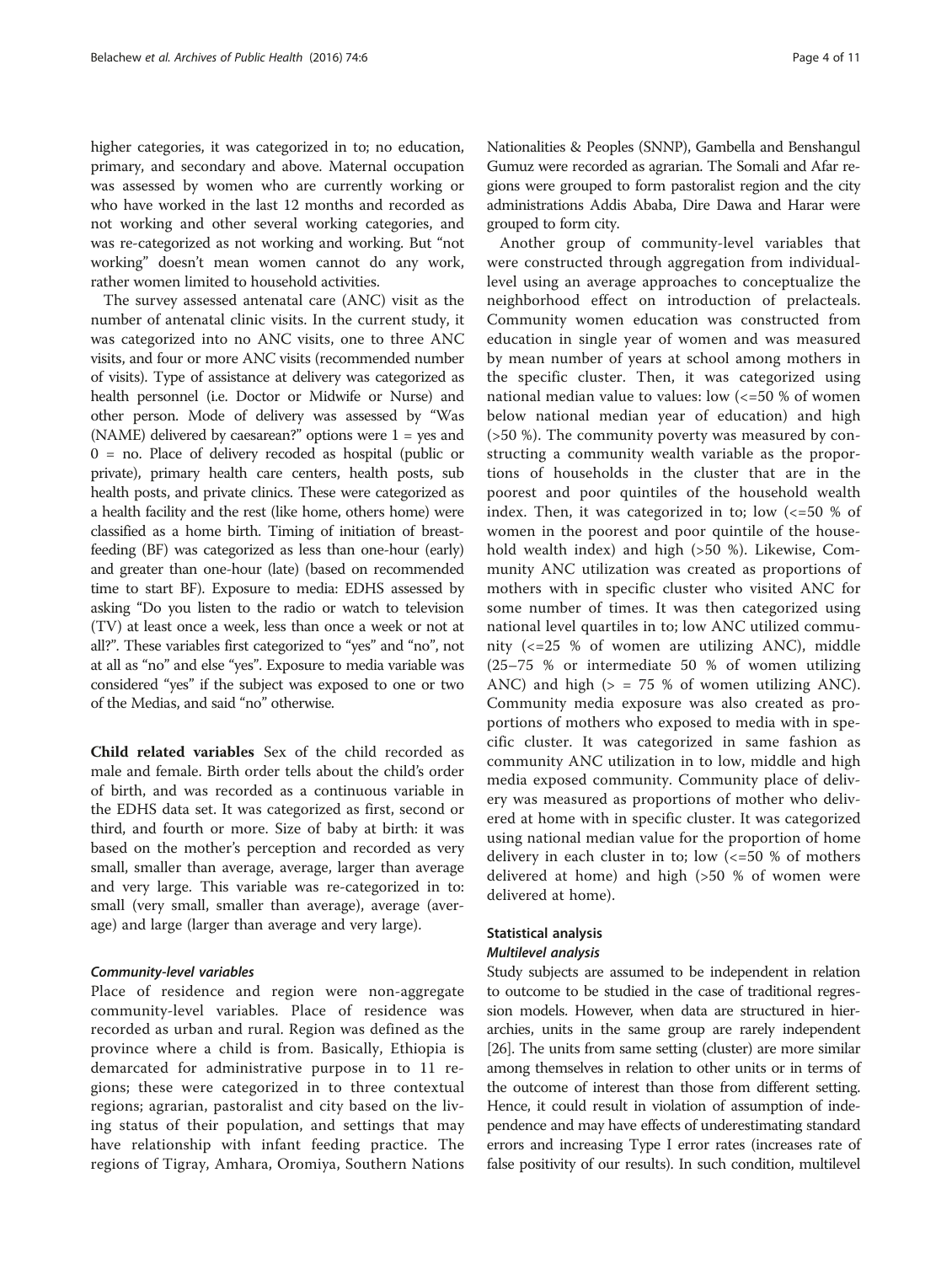modeling can account for factors at individual and community-levels simultaneously and provide a more robust understanding of the factors associated with prelacteal feeding [\[27\]](#page-9-0). So that, multilevel models are developed in order to overcome the analytical difficulties that arise when data are organized hierarchically and sampled data is sample of several stages of this hierarchical population, as of EDHS in which children are nested within households, and households are nested within clusters, and there is an intragroup correlation.

Two-level mixed effect logistic regression model was fitted to estimate both independent (fixed) effects of the explanatory variables and community-level random effects on introduction of prelacteal feeding. The first level represents the individual (children) and the second level is the cluster (community). Hence, the log of the probability of introduction of prelacteal feeding was modeled using two-level multilevel model as follows:

$$
\log\left(\frac{\pi_{ij}}{1-\pi_{ij}}\right) = \beta_0 + \beta_1 X_{ij} + \beta_2 Z_{ij} + u_j
$$

Where, i and j are the level 1 (individual) and level 2 (community) units, respectively; X and Z refer to individual and community-level variables, respectively;  $\pi_{ii}$  is the probability of provision of prelacteal feeds for the i<sup>th</sup> mother in the  $j<sup>th</sup>$  community; the  $\beta$ 's are the fixed coefficients-therefore, for every one unit increase in X/Z (a set of predictor variables) there is a corresponding effect on the probability mother to provide prelacteal feed. Whereas,  $\beta_0$  is the intercept-the effect on the probability of mother on provision of prelacteal feed in the absence of influence of predictors; and  $u_i$  shows the random effect (effect of the community on mother's decision to provide prelacteals) for the  $j<sup>th</sup>$  community. By assuming each community has different intercept  $(\beta_0)$ and fixed coefficient (β), the clustered data nature and the within and between community variations were taken in to account. To measure the community effect (variation), the intra-community correlation (ICC) is approximated as;  $ICC = \frac{\sigma_u^2}{\sigma_u^2 + \sigma_e^2}$  where,  $\sigma_u^2$  denotes community-level variance; and  $\sigma_e^2$  denotes individuallevel variance that is fixed for log distribution to  $\frac{\pi^2}{4}$  $\epsilon$  (equal to 3.29).

The analysis for this study was conducted using STATA version 12 (STATA Corporation. IC., TX, USA). To adjust for non-proportional allocation of sample to strata and regions, sampling weights were used for estimation of descriptive statistics such as proportions.

As this study used a large data set with several explanatory variables that might be correlated each other, the multicollinearity was checked by using mean variance inflation factors (VIF) and it was 3.29, indicated absence of significant collinearity among explanatory variables. The study also considered multilevel factors which might modify the effect of each other on prelacteal feeding, the interaction effect was checked and no significant interaction effects were seen. The statistical significance was tested using Walid statistics, with results *p*-values less than 0.05 were considered statistically significant. The results of fixed effects (measures of association) were presented as odds ratio (OR) at their 95 % confidence intervals (95 % CIs).

This study approved by the Ethical Review Board of Mekelle University, College of Health Sciences; school of Public Health. The DHS approved by the Ethiopian Health Nutrition and Research Institute (EHNRI) Review Board and the National Research Ethics Review Committee (NRERC) at the Ministry of Science and Technology, Ethiopia.

## Results

#### Prelacteal feeding practice

The overall prevalence of prelacteal feeding was 28.92 %. Butter ( $n = 1143$ ), plain water ( $n = 395$ ), milk-other than breast milk (*n* = 323), Sugar or glucose water (*n* = 295) and Sugar-salt-water solution ( $n = 176$ ) were commonly used prelacteals (Table 1).

## Background individual and community-level characteristics

Higher proportions of mothers of children were Oromo and Amhara ethnic origin, 34.96 % and 28.57 % respectively. Orthodox was the religion in which majority of participants (42 %) are following, followed by Muslims (32.29 %). The proportion of children was nearly equal across wealth quintiles, from 21.92 % in the poorest to 16.83 % in the richest (Table [2](#page-5-0)).

Table 1 Types of prelacteal feeds that were given for children, Ethiopia 2011

| Type of prelacteal given      | Number <sup>a</sup> |
|-------------------------------|---------------------|
| Milk (other than breast milk) | 323                 |
| Plain water                   | 395                 |
| Sugar or glucose water        | 292                 |
| Gripe water                   | $\overline{4}$      |
| Sugar-salt-water solution     | 176                 |
| Fruit juice                   | 2                   |
| Infant formula                | 34                  |
| Tea/infusions                 | 65                  |
| Honey                         | 8                   |
| Fresh butter                  | 1143                |
| Fenugreek                     | 42                  |
| Other                         | 116                 |

Note: <sup>a</sup>Multiple responses were possible and individual-level sampling weights were used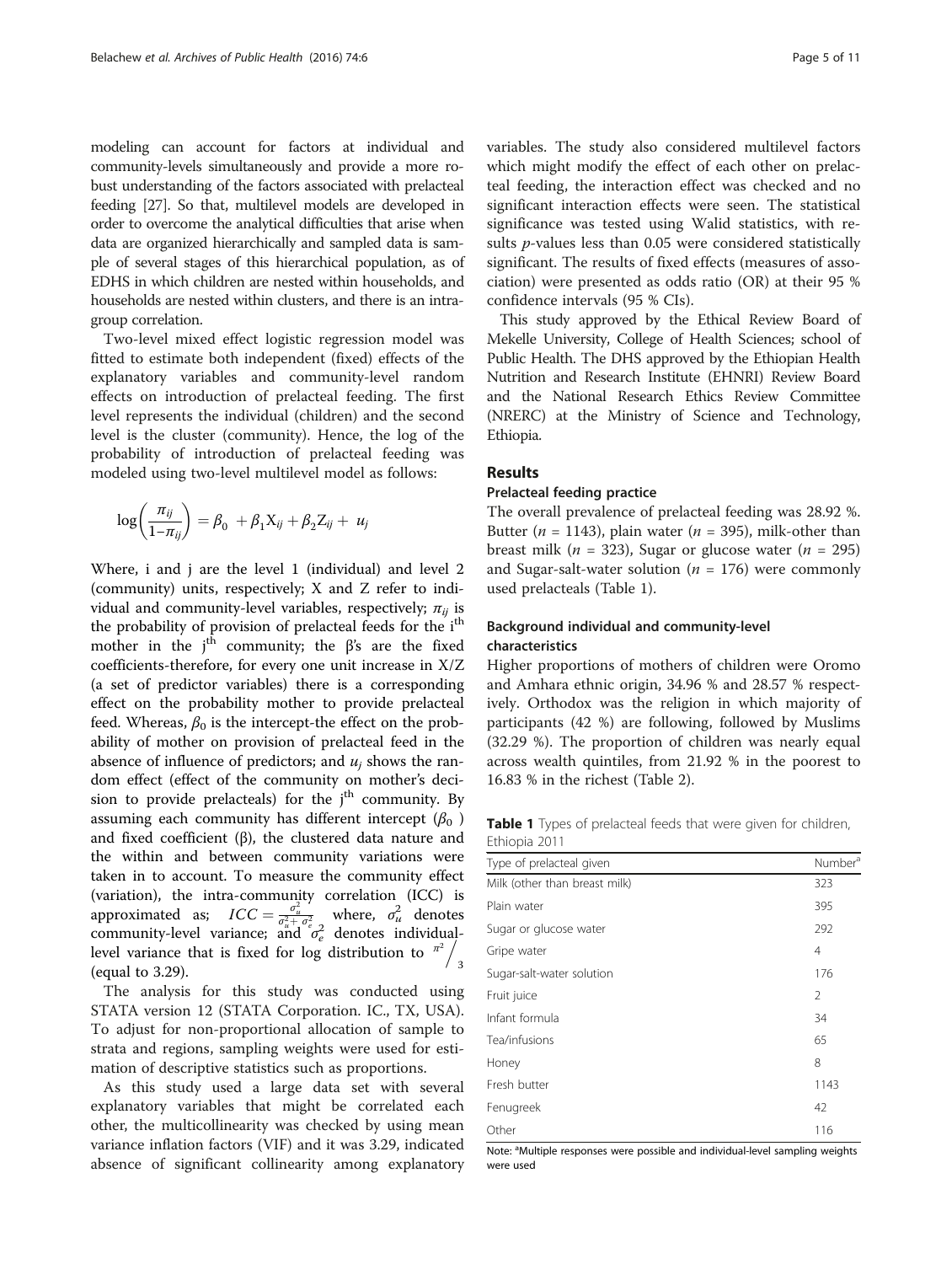<span id="page-5-0"></span>

| <b>Table 2</b> Introduction of prelacteal feeding by background |
|-----------------------------------------------------------------|
| individual and community-level characteristics of children      |
| $(N = 7692)$ , Ethiopia 2011                                    |

| Variables                                | Received prelacteal; % | Total; N (%) |
|------------------------------------------|------------------------|--------------|
| Individual-level variables               |                        |              |
| Ethnicity                                |                        |              |
| Afar                                     | 26.05                  | 62(0.80)     |
| Amhara                                   | 44.94                  | 2,198(28.57) |
| Oromo                                    | 24.92                  | 2,689(34.96) |
| Somali                                   | 74.07                  | 184(2.39)    |
| Tigrie                                   | 26.38                  | 508(6.61)    |
| Others ethnic groups<br>(Guragie, Berta) | 13.66                  | 2051(26.67)  |
| Religion                                 |                        |              |
| Protestant                               | 10.26                  | 1,727(22.46) |
| Orthodox                                 | 38.14                  | 3,234(42.04) |
| Muslim                                   | 30.51                  | 2,484(32.29) |
| Others (traditional)                     | 22.59                  | 247(3.21)    |
| Household wealth quintiles               |                        |              |
| Poorest                                  | 38.31                  | 1,686(21.92) |
| Poorer                                   | 31.06                  | 1,659(21.57) |
| Middle                                   | 27.27                  | 1,588(20.65) |
| Richer                                   | 22.36                  | 1,465(19.04) |
| Richest                                  | 23.37                  | 1,294(16.83) |
| Mothers age at birth                     |                        |              |
| Less than 25 years                       | 30.96                  | 3,000(39.00) |
| $25 - 34$ years                          | 25.39                  | 3,431(44.60) |
| $35+$                                    | 33.64                  | 1,261(16.39) |
| Mothers level of education               |                        |              |
| No education                             | 31.5                   | 5,141(66.84) |
| Primary education                        | 23.16                  | 2,198(28.57) |
| Secondary & higher                       | 27.12                  | 353(4.58)    |
| Mothers has job                          |                        |              |
| No                                       | 26.81                  | 3,486(45.32) |
| Yes                                      | 30.66                  | 4,206(54.68) |
| Mothers media exposed                    |                        |              |
| No                                       | 32.43                  | 3,130(40.69) |
| Yes                                      | 26.51                  | 4,562(59.31) |
| ANC visit                                |                        |              |
| No visit                                 | 32.41                  | 4,425(57.53) |
| $1-3$ visits                             | 26.31                  | 1,816(23.60) |
| $>$ = 4 visits                           | 21.52                  | 1,451(18.86) |
| Delivery assistance                      |                        |              |
| Other person                             | 29.9                   | 6,739(87.61) |
| Health personnel<br>(Midwife, Nurse )    | 21.97                  | 953(12.39)   |

| <b>Table 2</b> Introduction of prelacteal feeding by background |
|-----------------------------------------------------------------|
| individual and community-level characteristics of children      |
| $(N = 7692)$ , Ethiopia 2011 (Continued)                        |

| Mode of delivery                             |       |              |
|----------------------------------------------|-------|--------------|
| Other mode                                   | 28.85 | 7,564(98.33) |
| Caesarean delivery                           | 32.67 | 128(1.67)    |
| Place of delivery                            |       |              |
| Health facility                              | 21.86 | 875(11.37)   |
| Home                                         | 29.82 | 6,817(88.63) |
| Initiation of breastfeeding                  |       |              |
| Early                                        | 16.16 | 4,043(52.56) |
| Late                                         | 43.05 | 3,649(47.44) |
| Perceived size of child at birth             |       |              |
| Small                                        | 34.96 | 2,405(31.26) |
| Middle                                       | 25.93 | 3,019(39.25) |
| Large                                        | 26.47 | 2,268(29.49) |
| Sex of child                                 |       |              |
| Female                                       | 27.51 | 3,735(48.56) |
| Male                                         | 30.24 | 3,956(51.44) |
| Birth order                                  |       |              |
| 1 <sup>st</sup>                              | 33.86 | 1,357(17.65) |
| 2nd and 3rd                                  | 27.03 | 2,401(31.21) |
| $4^{\text{th}}$ +                            | 28.36 | 3,934(51.14) |
| Community-level variables                    |       |              |
| Place of residence                           |       |              |
| Urban                                        | 25.06 | 1,132(14.72) |
| Rural                                        | 29.58 | 6,560(85.28) |
| Contextual region                            |       |              |
| City dwellers                                | 26.66 | 227(2.95)    |
| Agrarian                                     | 27.75 | 7,202(93.63) |
| Pastoralist                                  | 62.65 | 263(3.42)    |
| Community ANC utilization                    |       |              |
| Low                                          | 38.04 | 2,515(32.70) |
| Middle                                       | 25.83 | 4,326(56.24) |
| High                                         | 17.65 | 851(11.06)   |
| Community media exposure                     |       |              |
| Low                                          | 37.00 | 1,582(20.57) |
| Middle                                       | 27.00 | 5,315(69.10) |
| High                                         | 21.00 | 795(10.33)   |
| Community women average<br>year of schooling |       |              |
| Low                                          | 33.02 | 4,830(62.79) |
| High                                         | 21.99 | 2,862(37.21) |

Note: Number and Percentages were weighted using individual-level sampling weights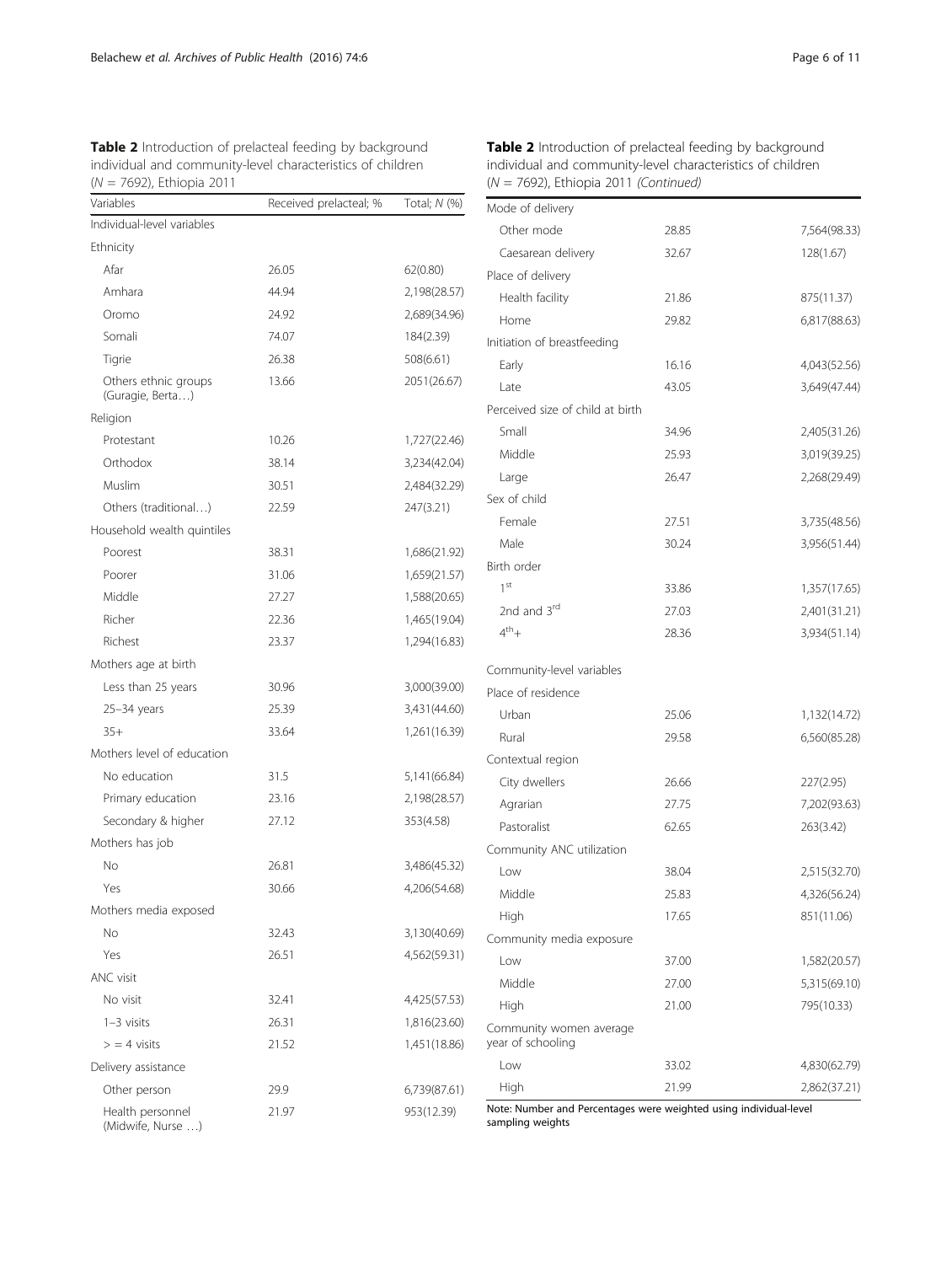<span id="page-6-0"></span>Regarding maternal health service access, about six in ten mothers (57.53 %) were not visited ANC clinic during their pregnancy and the rest visited at least one or more times. Higher proportions of mothers (87.61 %) were delivered by person other than health personnel. The lowest percent of mothers delivered via cesarean section (1.67 %) and the rest were delivered by other modes of delivery. More than half of children (52.56 %) initiated breast feeding early (within one hour of birth). Higher proportions of children (39.25 %) were perceived to be medium in their size during birth (Table [2\)](#page-5-0).

Majority of participants were from agrarian region (93.63 %). More than half of children (56.24 %) were from the community with middle proportions of women using ANC and 69.10 % were from community with middle proportions of women were exposed to one or more media(s) (television and radio). Majority (62.79 %) of women were from community with low average year of schooling (Table [2\)](#page-5-0).

## Multilevel analysis of predictors of introduction of prelacteal feeding

At individual-level; ethnicity, religious status, household wealth status, assistance at delivery, mode of delivery, timing of initiation of breastfeeding and size of child at birth were significantly predicting introduction of prelacteal feeding (Table 3). The odds of introducing prelacteals was 5.46 times (AOR = 5.46; 95 % CI 3.07, 9.72), 7.78 times (AOR = 7.78; 95 % CI 4.56, 13.24) higher among Amhara, and Somali ethnic groups women, respectively than those women from Afar ethnic origin when other variables in the model were controlled. The odds of introduction of prelacteals were significantly high among women of Orthodox (AOR = 1.82; 95 % CI 1.32, 2.48) and Muslim (AOR = 1.48; 95 % CI 1.07, 2.06) religious groups when compared with women from protestant religious groups. The odds of introducing prelacteals also declined as wealth quintile increase from poorest to richest. Accordingly, women from richest wealth quintile had 28 % (AOR = 0.72; 95 % CI 0.54, 0.98) lower odds to introduce prelacteals to their newborn than women from poorest wealth quintile. The odds of introducing prelacteal feeding was 32 % (AOR = 0.68; 95 % CI 0.54, 0.87) lower among women who give birth at hand of health personnel than those deliver at hand of non-health personnel. The odds of introduction of prelacteal feeding was  $87\%$  (AOR = 1.87; 95 % CI 1.28, 2.73) higher among children delivered via cesarean section. Initiating breastfeeding late has significant positive association with giving prelacteal feeding. Those children who initiated late had 5.32 times (AOR = 5.32; 95 % CI 4.65, 6.09) higher odds to receive prelacteal feed than their counterparts. The size of child at birth was negatively associated with the odds of receiving

| Table 3 Factors associated with introduction of prelacteal |  |
|------------------------------------------------------------|--|
| feeding in Ethiopia 2011 ( $n = 7540$ )                    |  |

| $\overline{u}$ is completed to the $\overline{u}$ |                        |
|---------------------------------------------------|------------------------|
| Variables                                         | AOR (95 % CI)          |
| Individual-level variables                        |                        |
| Ethnicity                                         |                        |
| Afar                                              | 1.00                   |
| Amhara                                            | 5.46(3.07, 9.72)***    |
| Oromo                                             | 3.94(2.24, 6.90)***    |
| Somali                                            | 7.78(4.56,13.24)***    |
| Tigrie                                            | 3.25(1.69, 6.25)***    |
| Other ethnic groups                               | 3.06(1.72, 5.45)***    |
| Religion                                          |                        |
| Protestant                                        | 1.00                   |
| Orthodox                                          | 1.82(1.32, 2.48)***    |
| Muslim                                            | 1.48 (1.07, 2.06)*     |
| Others (traditional & others)                     | 1.04 (0.64, 1.68)      |
| Household wealth quintiles                        |                        |
| Poorest                                           | 1.00                   |
| Poorer                                            | 0.88(0.72, 1.08)       |
| Middle                                            | $0.79(0.64, 0.99)^*$   |
| Richer                                            | $0.77(0.62, 0.97)^*$   |
| Richest                                           | $0.72(0.54, 0.98)$ *   |
| Delivery assistance                               |                        |
| Other person                                      | 1.00                   |
| Health personnel                                  | $0.68(0.54, 0.87)$ **  |
| Mode of delivery                                  |                        |
| Other mode                                        | 1.00                   |
| Cesarean delivery                                 | $1.87(1.28, 2.73)$ **  |
| Initiation of breastfeeding                       |                        |
| Early (within 1 h)                                | 1.00                   |
| l ate                                             | 5.32(4.65, 6.09)***    |
| Perceived size of child at birth                  |                        |
| Small                                             | 1.00                   |
| Middle                                            | $0.83(0.72, 0.97)^*$   |
| Large                                             | $0.80(0.68, 0.95)^*$   |
|                                                   |                        |
| Community-level variables                         |                        |
| Contextual region                                 |                        |
| City dwellers                                     | 1.00                   |
| Agrarian                                          | $0.37(0.26, 0.53)$ *** |
| Pastoralist                                       | $2.0(1.18, 3.40)$ ***  |
| Community ANC utilization                         |                        |
| Low                                               | 1.00                   |
| Middle                                            | $0.75(0.56, 0.99)$ *   |
| High                                              | $0.58(0.38, 0.87)^*$   |

Significant at:  $*P < 0.05$ ;  $**P < 0.01$ ;  $***P < 0.001$ . AOR Adjusted odds ratio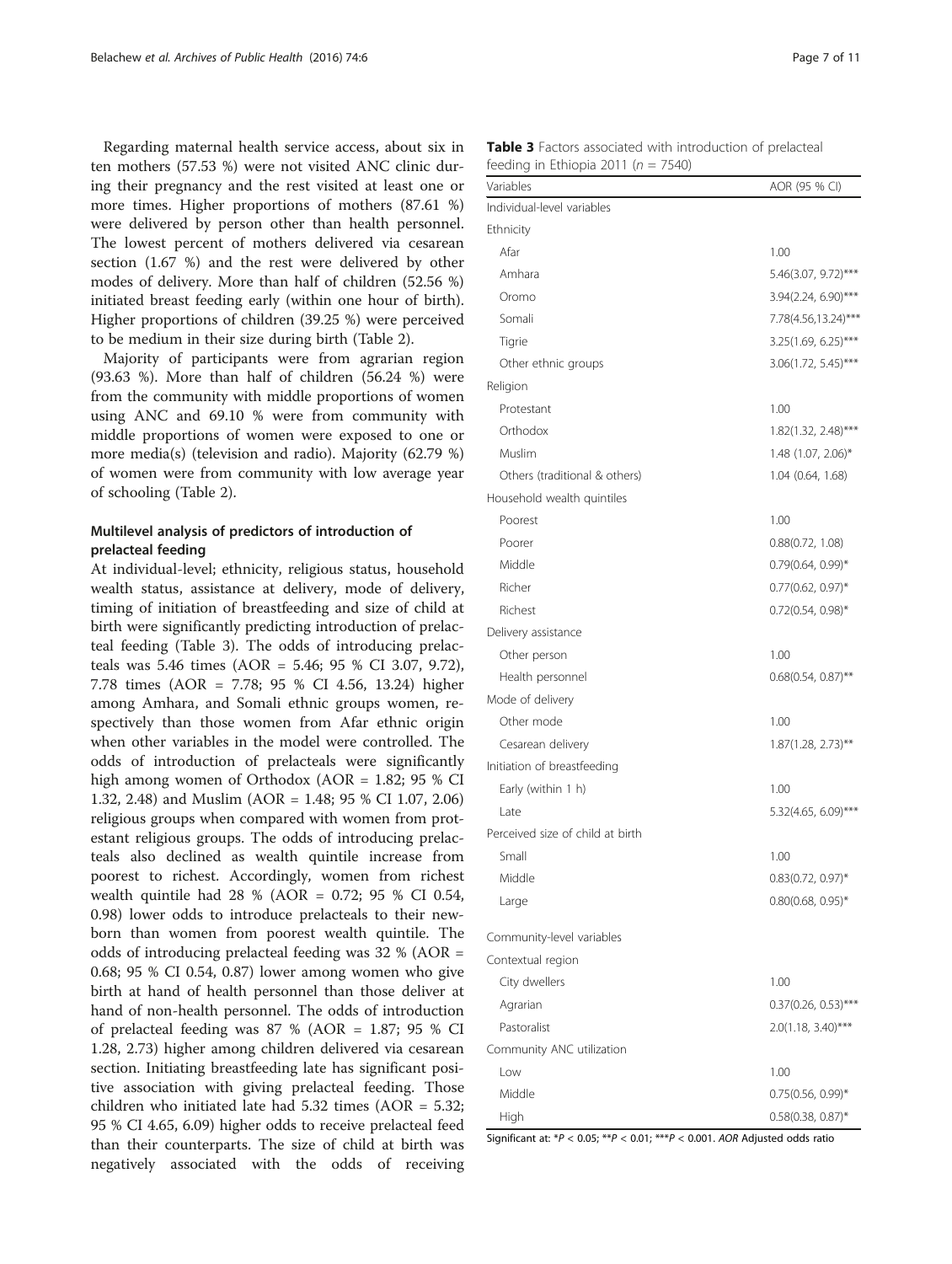prelacteal feeding. Those children who were medium in size had 17 % (AOR = 0.83; 95 % CI 0.72, 0.97) and those large in size 20 % (AOR = 0.80; 95 % CI 0.68, 0.95) lower odds to receive prelacteal feed than children who were small, respectively.

At community-level, two variables; contextual region and community ANC utilization were significantly predicting introduction of prelacteal feeding. Children from pastoralist region had 2 times (AOR = 2.0; 95 % CI 1.18, 3.40) higher odds to receive prelacteal feeding than children from city region. Children from agrarian region had 63 % (AOR = 0.37; 95 % CI 0.26, 0.53) lower odds to receive prelacteal feeding than city dwelling children. The higher the proportion of women using ANC in the community the likely hood of receiving prelacteals for newborn is low. Children from the community where higher proportions of women use ANC had 42 % (AOR = 0.58; 95 % CI 0.38, 0.87) lower odds to receive prelacteal feeds than those from lower proportions of women use ANC (Table [3\)](#page-6-0).

## Random effects result

The community-level variance (ICC) was 38.96 %, indicating there was a significant difference on introduction of prelacteal feeding at the community-level; the difference declined to 26.72 % when different variables were controlled. Even though the unexplained communitylevel variance is reduced in combined model, the remaining community-level variance still remains significant; indicating the presence of other factors not addressed in this study (Table 4).

## Discussion

About 29 % of children received prelacteal feeds within the first 3 days of birth which is lower than other previous studies, 41 % in Southern [[20](#page-9-0)], 45.4 % [\[24\]](#page-9-0) in Eastern and 80 % in North [\[14](#page-9-0)] Ethiopia. The possible reason for the inconsistency with southern and northern studies might be due to study participants were only from rural community whereby they might have less access to media and health care, whereas the current study was based on national data.

Table 4 Community-level variance of two-level mixed effect logit models predicting introduction of prelacteal feeding, Ethiopia 2011

| Random effect                           | Model 1   |         | Model 2 Model 3 Model 4 |        |
|-----------------------------------------|-----------|---------|-------------------------|--------|
| Community-level variance 2.10*          |           | $1.37*$ | $1.81*$                 | $120*$ |
| ICC $(% )$                              | 38.96     | 2939    | 3549                    | 26.72  |
| <b>PCV</b>                              | Reference | 34 76   | 13.80                   | 42.86  |
| Model fit statistics (AIC) <sup>a</sup> | 8054      | 7293    | 7990                    | 7216   |
|                                         |           |         |                         |        |

Note: \*significant at  $p < 0.001$ ; <sup>a</sup>AIC (Akaike information criterion); Model 1-Empty (null) model; Model 2- Only individual-level explanatory variables included in the model; Model 3-Only community-level explanatory variables included in the model; Model 4-Combined model PCV (Proportional Change in Variance)

On the other hand, study conducted in eastern Ethiopia was based on sample of mothers-child pairs visiting the public health institutions in specific district of the country and overlooked those children at home. Otherwise, prelacteal feeding is often described as traditional practice related with birth in Ethiopia [[21\]](#page-9-0). The current finding is also lower than reports from other developing countries  $(35-81.8 \%)$  [[6](#page-9-0)-[13](#page-9-0)]. The main reason could be the difference in context, and health policy our country currently implementing which is mainly focused on prevention with community involvement about different health issues (with especial attention to mothers and infants) through implementing health extension program that works with health development army comprised of the community. Despite the implementation of such program, the current finding suggested the prevalence of prelacteal feeding is still high that could be an implication for low OBF practice in the country, indicating the need to strengthen the program in way to reduce prelacteal feeding practice.

Breastfeeding interventions involving respected members (like religious and community leaders) at each level of breastfeeding promotion programmes are suggested to promote OBF [[28](#page-9-0), [29](#page-9-0)]. Likewise, the current study also showed the importance of involving community and religious leaders in breastfeeding promotion programs, in which there was statistically significant difference in the prevalence of prelacteal feeding practice among ethnic and religious groups. This is consistent with other studies conducted in Nepal, Laos and China [\[8, 10, 30](#page-9-0)], that reported ethnicity of woman was significantly associated with mothers' decision to give prelacteal feeds. Similarly, this is consistent with other studies findings in which some religious cultures promote the practice of prelacteal feeding [\[31](#page-9-0)–[33\]](#page-10-0). However it is not a religious practice, it is a cultural practice that originated from religious setting [\[33](#page-10-0)]. Thus, ethnicity and religions could have their own found on initiation of traditions like practice of prelacteal feeding. Nevertheless, this finding indicates that there is a need to focus on community and religious leaders as information on infant feeding provided by both ethnic and religious group leaders could be more likely to be accepted and changed to practice especially in case of Ethiopia.

The current study also revealed that, the higher household economic status was negatively associated with introduction of prelacteal feeding. This finding is inconsistent with studies conducted in Vietnam and Nepal [[22,](#page-9-0) [34\]](#page-10-0) that reported high socioeconomic status promotes introduction of prelacteal feeding. This could be because of the difference in culture on preferring type of prelacteal feeds. In these studies prelacteals used were costly to be used by lower socioeconomic status; hence only those mothers from high socioeconomic status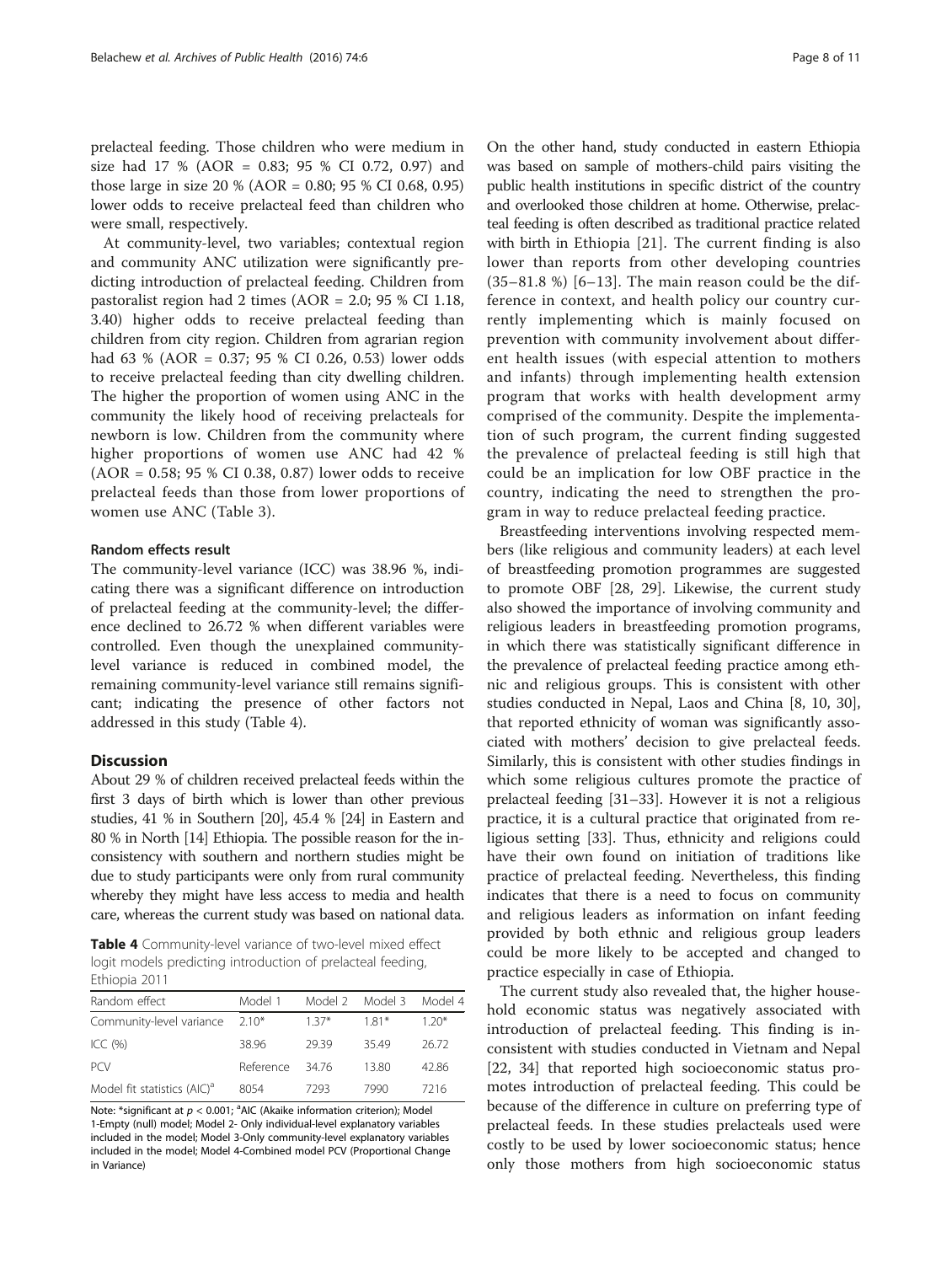bought and fed their newborn. However, butter and plain water were more commonly provided prelacteals that can be easily accessible to majority of Ethiopians. Besides, it could be also explained by the fact that higher proportions of women from higher socioeconomic status (SES) are educated and possibly discouraged prelacteal feeding than those from lower SES according to EDHS 2011 report [[5\]](#page-9-0).

Giving birth on the hand of health personnel had a negative effect on introduction of prelacteal feeding in the current study, which is consistent with other studies in India and Bolivia [[12](#page-9-0), [35\]](#page-10-0). This could be because mothers who delivered on hand of health personnel are more likely to be encouraged and counseled for healthy infant feeding practices. In line with other studies in Egypt, Kuwait and Nigeria [\[7](#page-9-0), [36, 37](#page-10-0)], the current study also reported cesarean mode of delivery was associated with higher odds of prelacteal feeding. Initiation of breastfeeding within 1 h of birth was associated with lower odds of the introduction of prelacteal feeding. This is consistent with reports of several studies [[7, 17](#page-9-0), [37](#page-10-0)]. This might be because those mothers who are late on initiation have miss-perception on colostrum feeding and/or have cultural practice to feed other than breast milk, thus more likely to feed prelacteals. The current study also found that lower size of child was important factor that encourages mothers' decision to give prelacteal feed, which is consistent with findings of study conducted in Egypt [[7\]](#page-9-0). This could be due to the missperception by mothers in which the lower size births could benefit from feeding their newborn with feeds other than breast milk and/or miss-perception that only breast milk can't meet the nutritional need of the newborn.

The characteristics of community where a woman is living have a significant positive or negative effect on her decision to feed her newborn. The current study found that living in different contextual regions showed significant difference on women decision to introduce prelacteal feed, that is consistent with finding of study in Nepal [[34\]](#page-10-0). This could be explained by difference in living situations, and access to health facilities, media and information across regions. Therefore, this finding indicates that there is a need to focus on reducing differences in access to health care and information while implementing breastfeeding promotion programs.

Antenatal care visit is a best opportunity to promote skilled attendance at birth, and to counsel and educate mothers on essential healthy behaviors like newborn feeding; hence mothers who have visit were more educated or aware of these healthy behaviors and discourage prelacteal feeding [\[38](#page-10-0)]. Likewise, as there is higher number of women who visited ANC in a community, the more likely to develop a norm that discourages prelacteal feeding. This

effect was indicated by the current study in which living in the community where there is high ANC use discouraged the mother to feed prelacteal to their newborn. Generally, reaching women with health education (counseling) and strengthening the community involvement that currently the government of Ethiopia implementing to increase maternal and child health service coverage can increase the OBF practice and discourage traditional feeding practices like prelacteal feeding.

The current study found that; even if most variation on introduction of prelacteal feeding was explained by individual-level factors, substantial proportion of variation in prelacteal feeding practice was also explained by unmeasured community-level factors. The random effects of the community-level were significant in explaining the prelacteal feeding practice even though it reduced in full model, from 39 % in null model to 26.7 % in full model. This indicates the communitylevel effect was high and mothers' decision on giving prelacteal feeding was explained by both individual and community-level factors. However, since the unexplained community variance was still significant after controlling for community variables in the combined model further study should be designed to explore additional community-level factors, and factors evidenced to have effect but not included in this study like knowledge of mother towards breast feeding.

## Strengths and limitations of the study

The current study was conducted by using a multilevel analytical approach that can able to identify the multilevel determinants of introduction of prelacteal feeding and provides important insight to design most appropriate multilevel interventions. Moreover, the results are representative of the entire Ethiopian population because appropriate estimation adjustments such as weighting, accounting for sample design were applied for analysis. Thus, it is the first nationally representative study to report on multilevel factors associated with the introduction of prelacteal feeds. It is also the first to examine the influence of ethnicity and religion on mothers' decision to give prelacteals to their newborn in Ethiopia.

Despite its strength, the findings of the current study should be interpreted in light of its limitations. Analyses are based on multilevel logit models with random (varying) intercept and fixed coefficients only. Hence, the findings cannot provide evidence of the effects of individual factors variance across communities. The data was collected based on recall that may increase the risk of recall-bias. Finally, EDHS did not collect some information such as maternal beliefs, miss-conceptions and knowledge towards breastfeeding that were evidenced to influence introduction of prelacteal feeding [[22,](#page-9-0) [39\]](#page-10-0), thus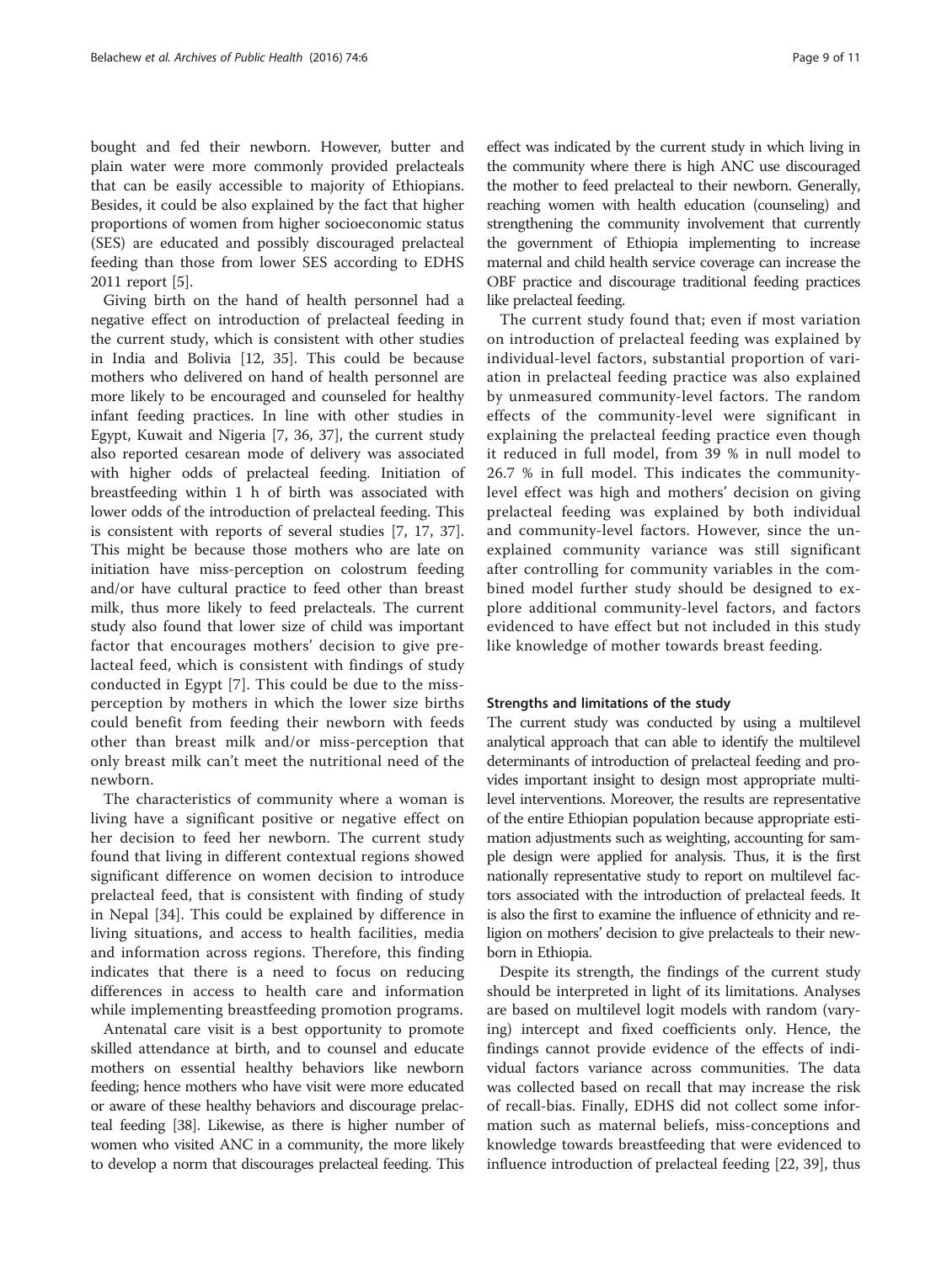<span id="page-9-0"></span>their effect was not controlled and seen in this study that might lead to residual confounding.

#### Conclusion

The current study showed that the prevalence of prelacteal feeding is high that remained a challenge for optimal breastfeeding in the country. Not only individual-level factors, but also community-level factors contribute to the high prevalence of prelacteal feeding practice. About 39 % of variation in introduction of prelacteal feeding was explained by community-level effects. At individuallevel, low socio-economic status, caesarean mode of delivery, giving birth at hand of non-health personnel birth assistance, late initiation of BF and low birth size of child encourage prelacteal feeding practice. In addition, this study also evidenced that there was significant difference in prelacteal feeding practice among ethnic and religious groups. At community-level, low community ANC use encourages introduction of prelacteal feeds, and significant variation in prevalence of prelacteal feeding was also seen across regions. The government should therefore focus in increasing access to health education through increasing maternal health care service coverage and community involvement to increase optimal breastfeeding practices.

#### Competing interests

The authors declare that they have no competing interests.

#### Authors' contributions

AB, ABK, YG have made substantial contributions to conception, design, analysis and interpretation of data; AB, ABK, YM involved in drafting the manuscript, revising it critically for important intellectual content; and all have given final approval of the version to be published.

#### Acknowledgements

Authors are thankful to the measure DHS for the permission to use the data. We are also grateful for the intellectual inputs from the reviewers and the editor.

#### Received: 2 October 2015 Accepted: 11 January 2016 Published online: 08 February 2016

#### References

- 1. FMOH. National strategy on infant and young child feeding. Edited by Family health. FMOH: Addis Ababa, Ethiopia; 2004.
- 2. WHO. Infant and young child feeding: Model chapter for textbooks for medical students and allied health professionals: Geneva, Switzerland: WHO; 2009.
- 3. U.S.Department of Health and Human Services. The surgeon general's call to action to support breastfeeding edited by U.S. Department of health and human services. Washington, DC: Office of the Surgeon General; 2011.
- 4. WHO. Fulfilling the health agenda for women and children: the 2014 report, Countdown to 2015. Geneva, Switzerland: UNICEF and WHO; 2014.
- 5. Central Statistical Agency [Ethiopia] and ICF International. Ethiopia demographic and health survey 2011. Addis Ababa, Ethiopia and Calverton,Maryland, USA; 2012.
- 6. Kimani-Murage EW, Madise NJ, Fotso J-C, Kyobutungi C, Mutua MK, Gitau TM, et al. Patterns and determinants of breastfeeding and complementary feeding practices in urban informal settlements, Nairobi Kenya. BMC Public Health. 2011;11:396.
- 7. El-Gilany A-H, Abdel-Hady DM. Newborn first feed and prelacteal feeds in Mansoura, Egypt. BioMed Research International. 2014;2014(258470):7.
- 8. Kounnavong S, Pak-Gorstein S, Akkhavong K, Palaniappan U, Berdaga V, Conkle J, et al. Key determinants of optimal breastfeeding practices in Laos. Food and Nutrition Sciences. 2013;4:61–70.
- 9. Engebretsen IMS, Wamani H, Karamagi C, Semiyaga N, Tumwine J, Tylleskär T. Low adherence to exclusive breastfeeding in Eastern Uganda: a communitybased cross-sectional study comparing dietary recall since birth with 24-hour recall. BMC Pediatr. 2007;7:10.
- 10. Khanal V, Sauer K. Determinants of the introduction of prelacteal feeds in Rural Nepal: a cross-sectional community-based study. Breastfeed Med. 2013;8(3):336–9.
- 11. Moran AC, Choudhury N, Khan NUZ, Karar ZA, Wahed T, Rashid SF, et al. Newborn care practices among slum dwellers in Dhaka, Bangladesh: a quantitative and qualitative exploratory study. BMC Pregnancy and Childbirth. 2009;9:54.
- 12. Shah BD, Dwivedi LK. Newborn care practices: a case study of tribal women, Gujarat. Health. 2013;5(8A4):29–4.
- 13. Ssenyonga R, Muwonge R, Nankya I. Towards a better understanding of exclusive breastfeeding in the Era of HIV/AIDS: a study of prevalence and factors associated with exclusive breastfeeding from birth, in Rakai, Uganda. J Trop Pediatr. 2004;50(6):348–53.
- 14. Mulugeta A, Hagos F, Kruseman G, Linderhof V, Abraha Z, Yohannes M, et al. Factors contributing to child malnutrition in Tigray, Northern Ethiopia. East Afr Med J. 2010;87(6):248–54
- 15. Setegn T, Gerbaba M, Belachew T. Determinants of timely initiation of breastfeeding among mothers in Goba Woreda, South East Ethiopia: a cross sectional study. BMC Public Health. 2011;11:217.
- 16. Mekuria G, Edris M. Exclusive breastfeeding and associated factors among mothers in Debre Markos, Northwest Ethiopia: a cross-sectional study. Int Breastfeed J. 2015;10(1):1.
- 17. Athavale AV, Athavale SA, Deshpande SG, Zodpey SP, Sangole S. Initiation of breast-feeding by urban women. Health and Population. 2004;27(2): 117–25.
- 18. Muchina EN, PM Waithaka. Relationship between breastfeeding practices and nutritional status of children aged 0–24 months in Nairobi, Kenya. AJFAND. 2010;10(4):2358–78.
- 19. Prelacteal feeds and the initiation of breastfeeding [≤[http://www.bmj.com/](http://www.bmj.com/rapid-response/2011/10/27/prelacteal-feeds-and-initiation-breastfeeding) [rapid-response/2011/10/27/prelacteal-feeds-and-initiation-breastfeeding](http://www.bmj.com/rapid-response/2011/10/27/prelacteal-feeds-and-initiation-breastfeeding)≥]. Accessed [August 26, 2014].
- 20. Tessema M, Belachew T, Ersino G. Feeding patterns and stunting during early childhood in rural communities of Sidama, South Ethiopia. Pan African Medical Journal. 2013;14:75.
- 21. Rogers NL, Abdi J, Moore D, Nd'iangui S, Smith LJ, Carlson AJ, et al. Colostrum avoidance, prelacteal feeding and late breast-feeding initiation in rural Northern Ethiopia. Public Health Nutr. 2011;14(11):2029–36.
- 22. Nguyen PH, Keithly SC, Nguyen NT, Nguyen TT, Tran LM, Hajeebhoy N. Prelacteal feeding practices in Vietnam:challenges and associated factors. BMC Public Health. 2013;13:932.
- 23. Darmstadt GL, Hussein MH, Winch PJ, Haws RA, Lamia M, El-Said MA, et al. Neonatal home care practices in rural Egypt during the first week of life. Trop Med Int Health. 2007;12(6):783–97.
- 24. Bekele Y, Mengistie B, Mesfine F. Prelacteal feeding practice and associated factors among mothers attending immunization clinic in harari region public health facilities, Eastern Ethiopia. Open Journal of Preventive Medicine. 2014;4:529–34.
- 25. Bentley ME, Dee DL, Jensen JL. Breastfeeding among low income. Power, Beliefs and Decision Making. American Society for Nutritional Sciences: African-American Women; 2003.
- 26. Goldstein H. Multilevel statistical models: Wiley series in probability and statistics. 4th ed. John Wiley & Sons, Ltd: West Sussex, UK; 2011.
- 27. Diez-Roux AV. Multilevel analysis in public health research. Annual Reviews Public Health. 2000;21:171–92.
- 28. Mangasaryan N, Martin L, Brownlee A, Ogunlade A, Rudert C, Cai X. Breastfeeding promotion. Support and Protection: Review of Six Country Programmes Nutrients. 2012;4:990–1014.
- 29. Hurley KM, Black MM, Papas MA, Quigg AM. Variation in breastfeeding behaviours, perceptions, and experiences by race/ethnicity among a lowincome statewide sample of Special Supplemental Nutrition Program for Women, Infants, and Children (WIC) participants in the United States. Blackwell Publishing Ltd, Maternal and Child Nutrition. 2008;4:95–105.
- 30. Xu F, Binns C, Nazi G, Shi L, Zhao Y, Lee A. A comparison of breastfeeding among Han, Uygur and other ethnic groups in Xinjiang, PR China. BMC Public Health. 2006;6:196.
- 31. Raheem RA, Binns CW, Chih HJ, Sauer K. Determinants of the introduction of prelacteal feeds in the Maldives. Breastfeed Med. 2014;9(9):473–8.